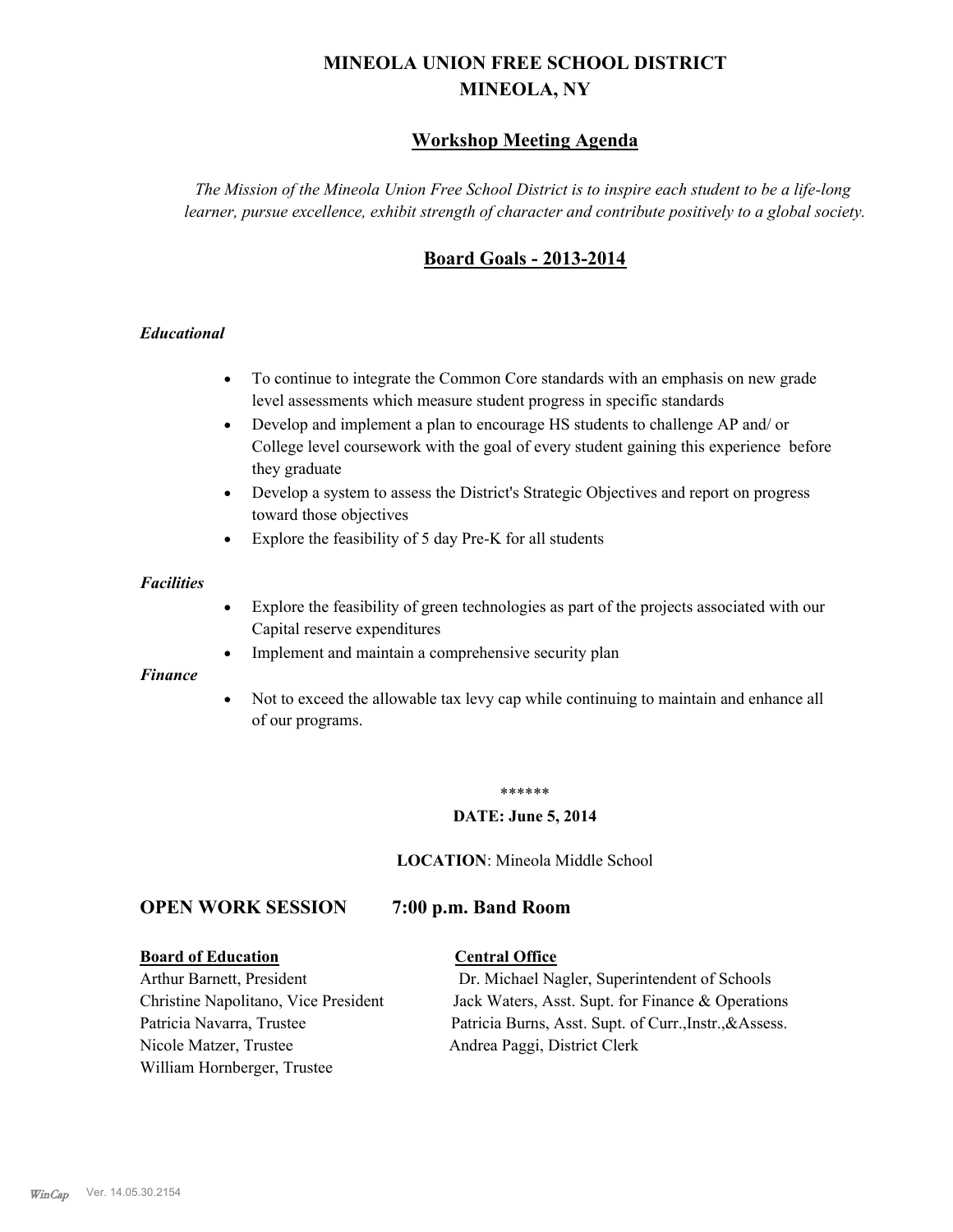**A. Call to Order B. Pledge of Allegiance C. Reading of Mission**

**D. Moment of Silent Meditation**

## **E. Dais & Visitor Introductions**

**F. High School Student Organization Report**

## **G. BOE Reports**

- **a. Comments from Board Trustees**
- **b. Comments from Board President**
- **c. Comments from Superintendent**

## **H. Old Business**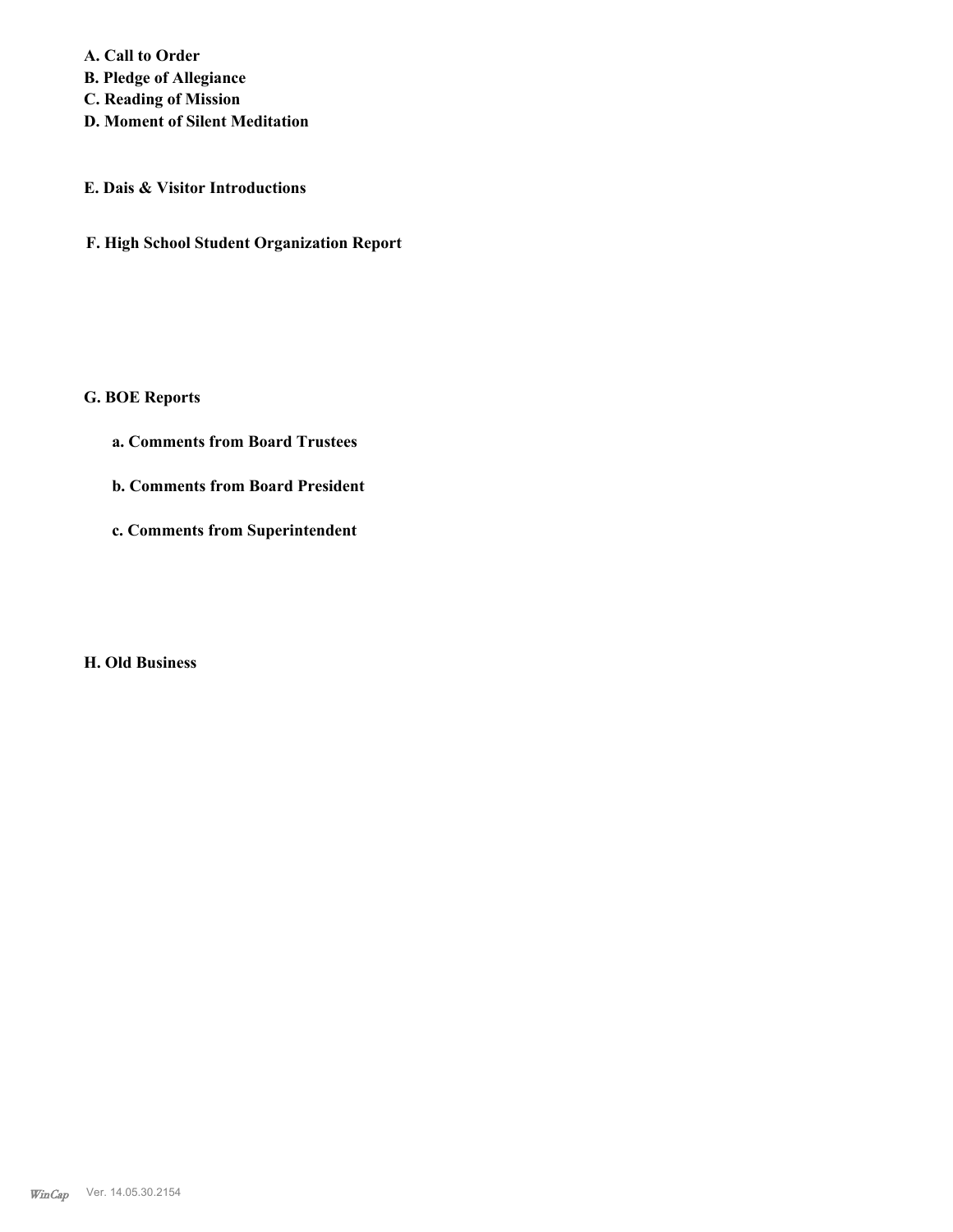### **I. New Business**

#### **Memorandum of Agreement**

**RESOLUTION # 71- BE IT RESOLVED,** that the Board of Education of the Mineola Union Free School District hereby authorizes and approves the memorandum of agreement between the Board of Education and the Association of Mineola School Administrators, dated June 5, 2014; and

**BE IT FURTHER RESOLVED**, that the Board of Education hereby authorizes the Superintendent of Schools to incorporate said memorandum of agreement into a more formal written agreement and further authorizes the Superintendent of Schools to execute said formal written agreement

| <b>Motion:</b><br>Second: |     |
|---------------------------|-----|
| Yes:                      | No: |
|                           |     |
|                           |     |
|                           |     |
|                           |     |
| Passed:                   |     |

#### **J. Consensus Agenda**

**RESOLUTION # 72 -BE IT RESOLVED** that the Board of Education approves the consensus agenda items J.1.a. through J.4.e.1., as presented.

| <b>Motion:</b><br>Second: |     |
|---------------------------|-----|
| Yes:                      | No: |
|                           |     |
|                           |     |
|                           |     |
|                           |     |
| Passed:                   |     |

#### 1. **Instruction**

- a. Abolish Position
- That the Board of Education approves to abolish the following positions: - Two (2)- ESL teaching positions. 1.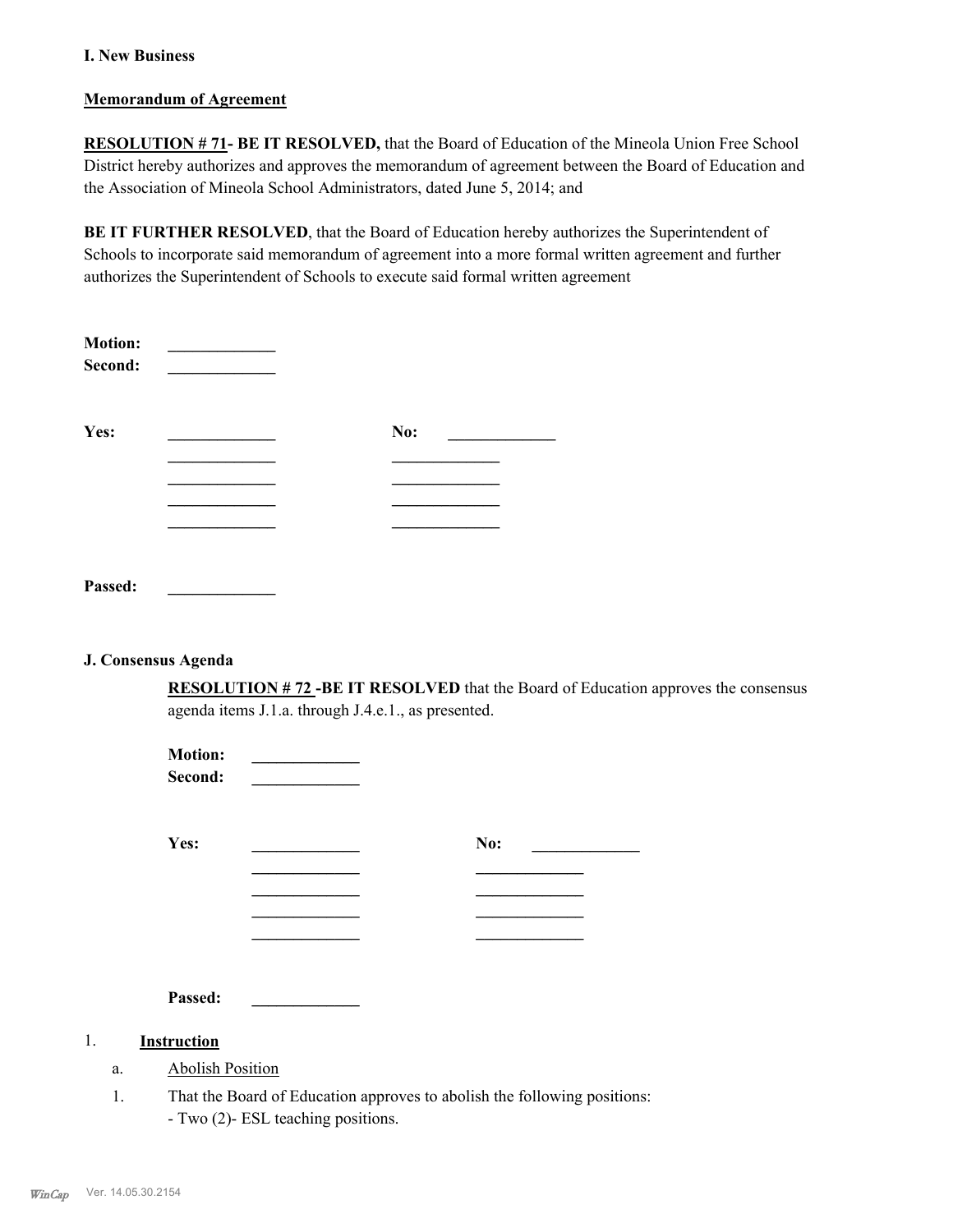- b. Preferred Eligibility List
- That the Board of Education approve the excessing of Charyn Restituyo, ESL Teacher, effective June 30, 2014. She will be placed on the Preferred Eligibility List. 1.
- That the Board of Education approve the excessing of Carmen Vazquez, ESL Teacher, effective June 30, 2014. She will be placed on the Preferred Eligibility List. 2.

## c. Appointments Instruction

The Board of Education approves the appointment of Carmen Vazquez, to the position of Elementary Teacher, effective September 1, 2014. Probationary Period: September 1, 2014 to February 10, 2015. Salary: MA+30, Step 3, \$78,522. 1.

#### Appointment(S) Tenure d.

That the Board of Education approve the recommendation of the Superintendent of Schools to appoint the following Teachers and/ or Administrators to tenure:

|    | <b>EMPLOYEE</b><br>NAME | <b>TENURE AREA</b>        | <b>EFFECTIVE</b><br>DATE | <b>SCHOOL</b>         |
|----|-------------------------|---------------------------|--------------------------|-----------------------|
| 1. | Joseph Cerulli          | <b>Physical Education</b> | Sept. 1, 2014            | <b>Hampton Street</b> |
| 2. | Diane Nodell            | Librarian                 | Sept. 1, 2014            | <b>Hampton Street</b> |
|    | Mary Owens              | Mathematics               | Sept. 1, 2014            | Mineola High School   |

## 2. **Instruction: Contracted**

a. That the Board of Education approves the Educational Agreement (AGP) between Long Island University and the Mineola UFSD for the 2014- 2015 school year.

## 3. **Instruction: Student Actions**

That the Board of Education approves the following 2014-2015 Marching Band and Guard Trip: - Band Camp: Monday, August 18th - Saturday, August 23rd- Circle Lodge/ Camp Kinder Ring, Hopewell Junction, NY. a.

## 4. **Civil Service**

## a. Appointments

That the Board of Education approve the appointment of Donna Condon, to the position of part time Lunch/Teacher Aide at Meadow Drive School, effective June 6, 2014. 1.

### b. Leave(s) of Absence

- That the Board of Education approve a paid Medical Leave of Absence to James Carlson, 12 month Bus Driver, effective May 16, 2014 through July 7, 2014, due to surgery. 1.
- That the Board of Education approve an extention of a paid Medical Leave of Absence to Gonzalo Gonzalez, Cleaner at the High School, effective May 14, 2014. He will be re-evaluated by his doctor in three months. 2.
- That the Board of Education approve a paid Medical Leave of Absence to Marie Verzi, PT Teacher Aide at Meadow Drive School, effective June 3, 2014 through June 26, 2014 due to surgery. 3.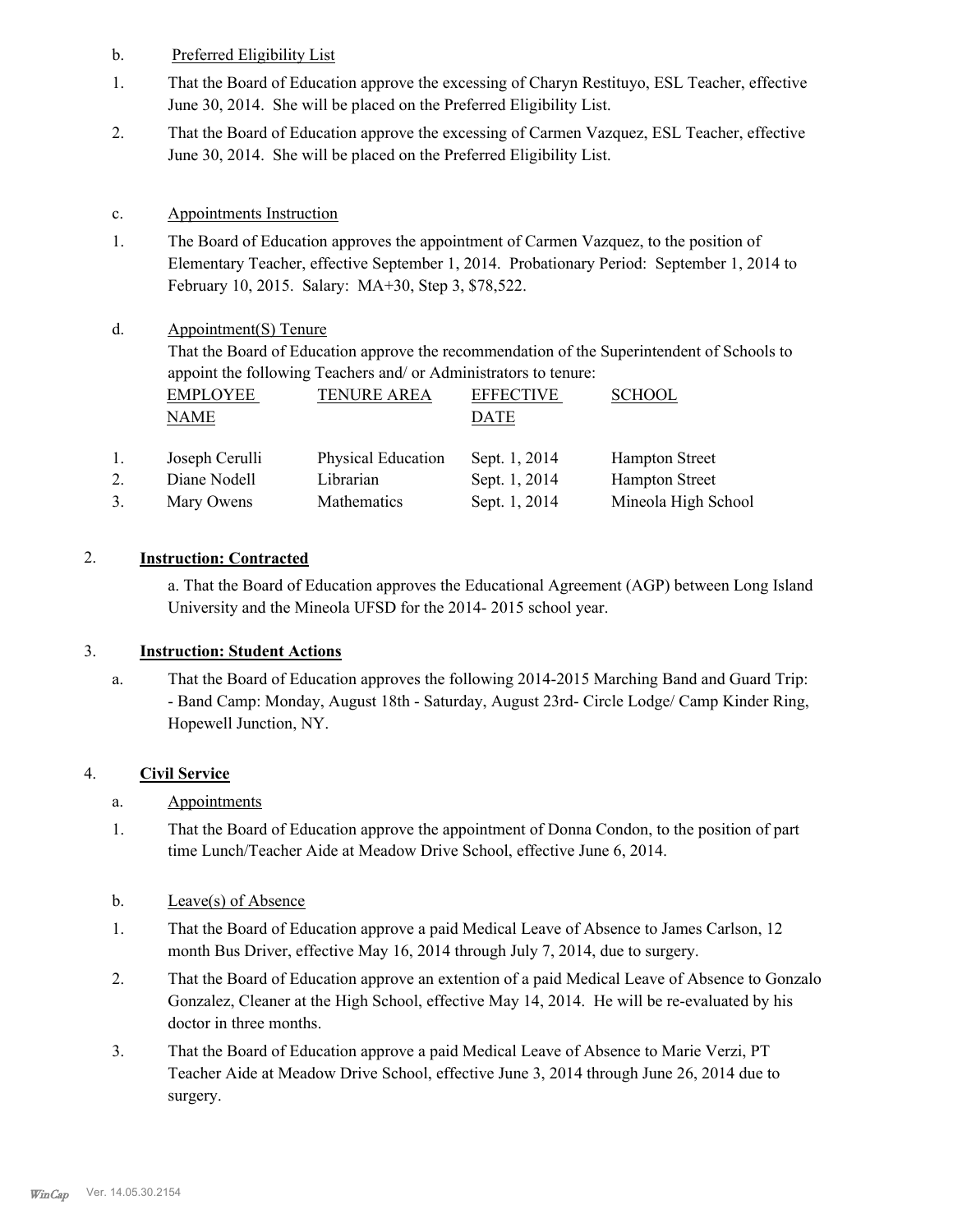- c. Resignation(s)
- That the Board of Education accept, with regret, her letter of resignation for Patricia M. Rella, for the purpose of retirement, effective June 26, 2014. 1.
- That the Board of Education accept, with regret, her letter of resignation, for Janette E. Stoner, for the purpose of retirement, effective June 27, 2014. 2.
- d. Section 211
- That the Board of Education approve the authorization for the Superintendent of Schools to sign the waiver of a Section 211 for Daniel McNamara, Bus Driver, in order for him to continue to work for the Mineola UFSD for the period July 1, 2013 through June 30, 2015. 1.
- e. Creation of New Position
- That the Board of Education approve a temporary 10 week, summer part time Typist Clerk position for the Office of Curriculum, for a special project, effective June 23, 2014. Salary will be \$21.03 per hour. 1.

### **K. Superintendent's Report**

## Superintendent of Schools' Reports for 6/5/14 Presentations:

- 1. Science Research Recognition
- 2. Tenure Presentations
- 3. Middle School Technology

## Superintendent Comments

| L. Executive Session Time: |  | p.m. |  |  |
|----------------------------|--|------|--|--|
| <b>Motion:</b><br>Second:  |  |      |  |  |
| Yes:                       |  | No:  |  |  |
|                            |  |      |  |  |
|                            |  |      |  |  |
|                            |  |      |  |  |
| Passed:                    |  |      |  |  |